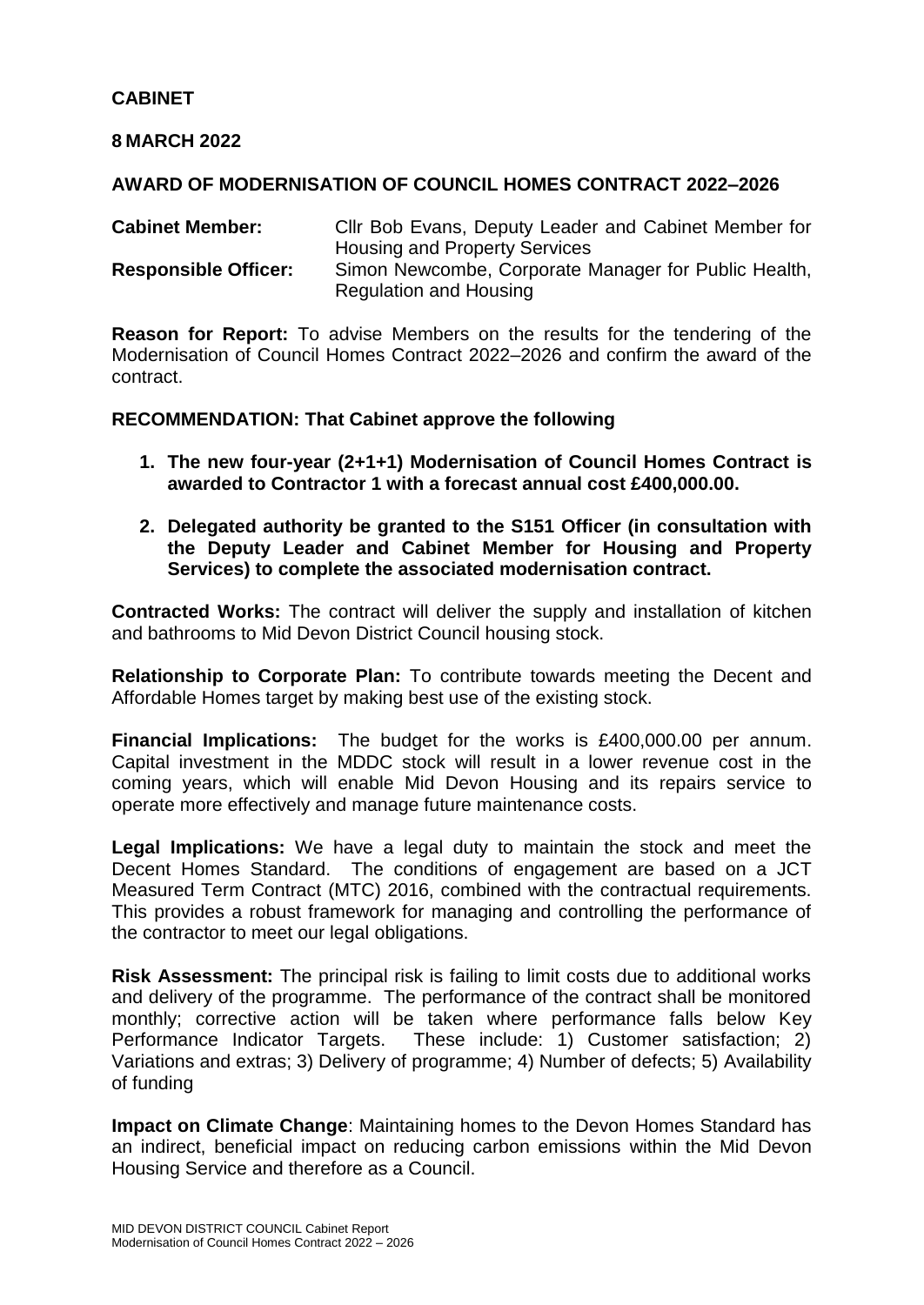## 1 **Introduction**

- 1.1 The term of this contract is 2 years with two possible 1 year extensions subject to budgets, performance and the approval of the Portfolio Holder for Housing.
- 1.2 The procurement procedure was a mini competition carried out using the Capital Works Dynamic Purchasing System via the PFH (Procurement for Housing) Framework.

## **2 Framework Benefits**

- 2.1 The Procurement for Housing (PFH) Framework is Contracting Authority who develop frameworks in England, Scotland and Wales. Members currently include Registered Providers of Social Housing, Local Authorities, TMO's, ALMOs, Health Authorities, Police and Fire Services.
- 2.2 Shared procurement expertise and resource with end to end contract support.
- 2.3 Keep the flexibility and ownership of managing the contract and specification as you choose.
- 2.4 The requirement has been advertised and capable suppliers have been identified through competitive procurement.
- 2.5 All suppliers have been fully assessed for their experience, technical and professional ability.
- 2.6 Compliant with the Public Contracts Regulation 2015

## **3 Procurement Process**

- 3.1 Expressions of interest were sent to 15 contractors supplying the South West on the PFH Capital Works Dynamic Purchasing System. 3 contractors returned interest, a mini competition between the 3 suppliers was then carried out by the Procurement Service of Mid Devon District Council. To ensure quality of contractors, a number of minimum requirements were set out within the ITT. Any contractor failing to meet these would be disqualified.
- 3.2 Invitation to Tender documentation was distributed to the 3 suppliers on the 14th January 2022.
- 3.3 Evaluation criteria set out in the ITT:

| <b>Quality</b>                      | 60%        |
|-------------------------------------|------------|
| Planning and Programming            | <b>20%</b> |
| <b>Resident Liaison</b>             | 20%        |
| <b>Client/Customer Satisfaction</b> | 20%        |
| <b>Price</b>                        | 40%        |

3.4 Responses were required by midday on 11th February 2022.